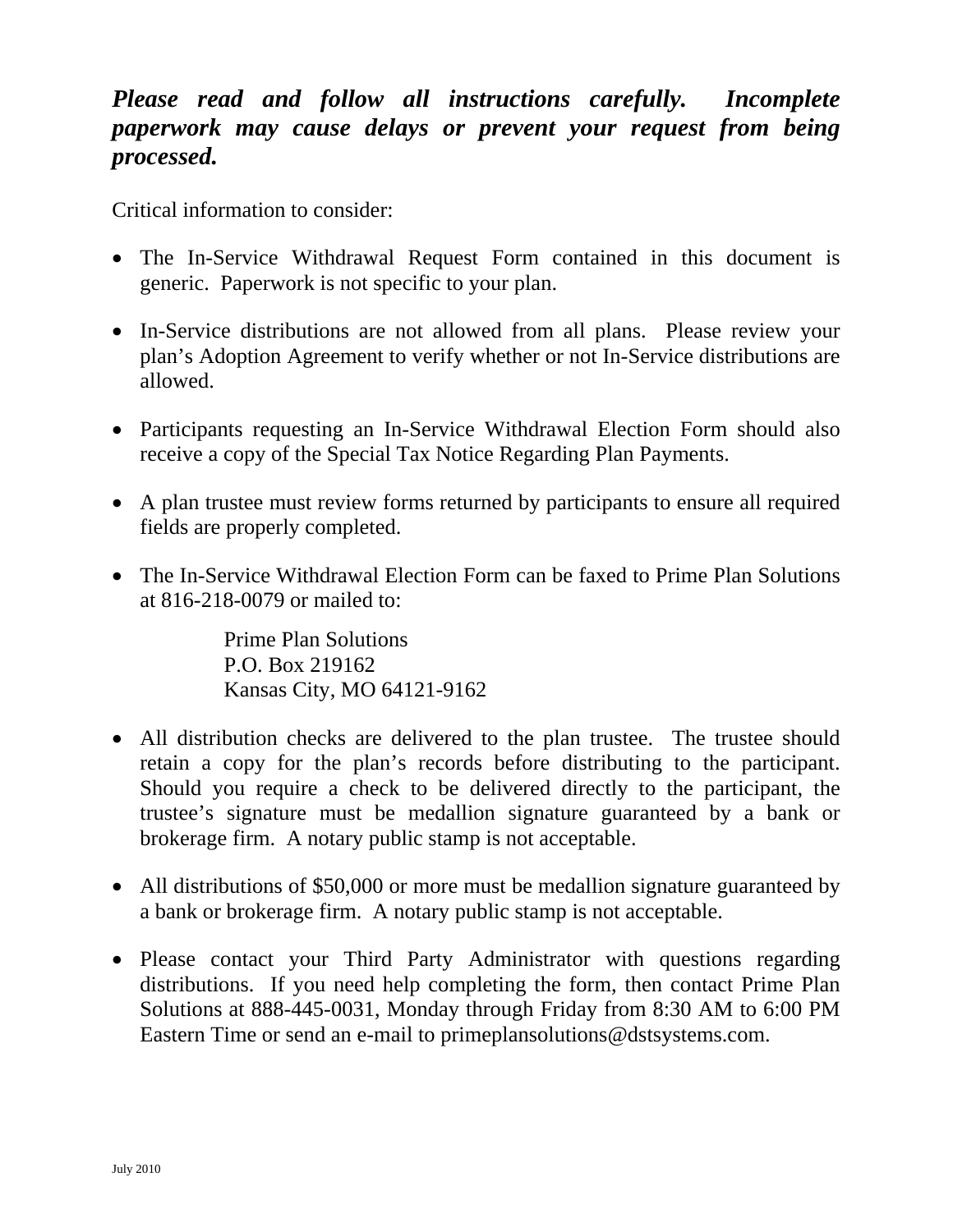## **In-Service Withdrawal Election Form**

This form should be used to request an In-Service withdrawal. Please consult with your Third Party Administrator to determine if you have a qualified reason for distribution and to clarify whether In-Service distributions are allowed according to your 401(k) plan document. A copy of the Special Tax Notice Regarding Plan Payments should accompany this form.

| Plan Name:   | Plan Number:          |
|--------------|-----------------------|
| Participant: | Last 4 digits of SSN: |

**Withdrawal Amount:** I hereby elect to withdraw the amounts elected below from my accounts attributable to: (Choose one)

 $\Box$  Pre-tax rollover contribution \$



 $\Box$  \*Other money type  $\$\underline{\hspace{1cm}}$  (only allowed if disabled) Disability Date:  $\Box$ 

\*Employees that become disabled can take In-Service withdrawals from money sources other than rollover contributions (i.e. Safe Harbor Contributions, Matching Contributions, Non-Elective Contributions). In-Service withdrawals due to disability will be processed from all eligible money types on a pro-rata basis if the third option is selected.

**Election:** After reading the Special Tax Notice Regarding Plan Payments, I choose the following distribution election: (Choose one)

 $\Box$  Lump sum payment of the entire amount identified above, less income tax withholding.

- Direct rollover via check of the entire amount identified above to the IRA or retirement plan designated below. Note: Roth deferrals and earnings should roll to a separate Roth IRA.
- Direct rollover of a portion of the amount identified above to the IRA or retirement plan designated below: \$ (not less than \$500), with the remaining amount paid in lump sum, less income tax withholding.

**Information for Direct Rollover (Required if selecting rollover option above):** I represent that the traditional IRA, Roth IRA, or retirement plan of another employer designated below is a proper recipient for a direct rollover. This rollover is going to a:

\_\_\_\_\_ Traditional IRA

\_\_\_\_\_ Roth IRA

\_\_\_\_\_ Qualified Retirement Plan

Owner registration of traditional IRA, Roth IRA, or retirement plan:

Name of trustee(s), custodian(s), or insurer (receiving company name): \_\_\_\_\_\_\_\_\_\_\_\_\_\_\_\_\_\_\_\_\_\_\_\_\_\_

IRA / Plan account number: \_\_\_\_\_\_\_\_\_\_\_\_\_\_\_\_\_\_\_\_\_\_\_\_\_\_

Send Direct Rollover to the following address:\* \_\_\_\_\_\_\_\_\_\_\_\_\_\_\_\_\_\_\_\_\_\_\_\_\_\_\_\_\_\_\_\_\_

\_\_\_\_\_\_\_\_\_\_\_\_\_\_\_\_\_\_\_\_\_\_\_\_\_\_\_\_\_\_\_\_\_\_\_\_

\_\_\_\_\_\_\_\_\_\_\_\_\_\_\_\_\_\_\_\_\_\_\_\_\_\_\_\_\_\_\_\_\_\_\_\_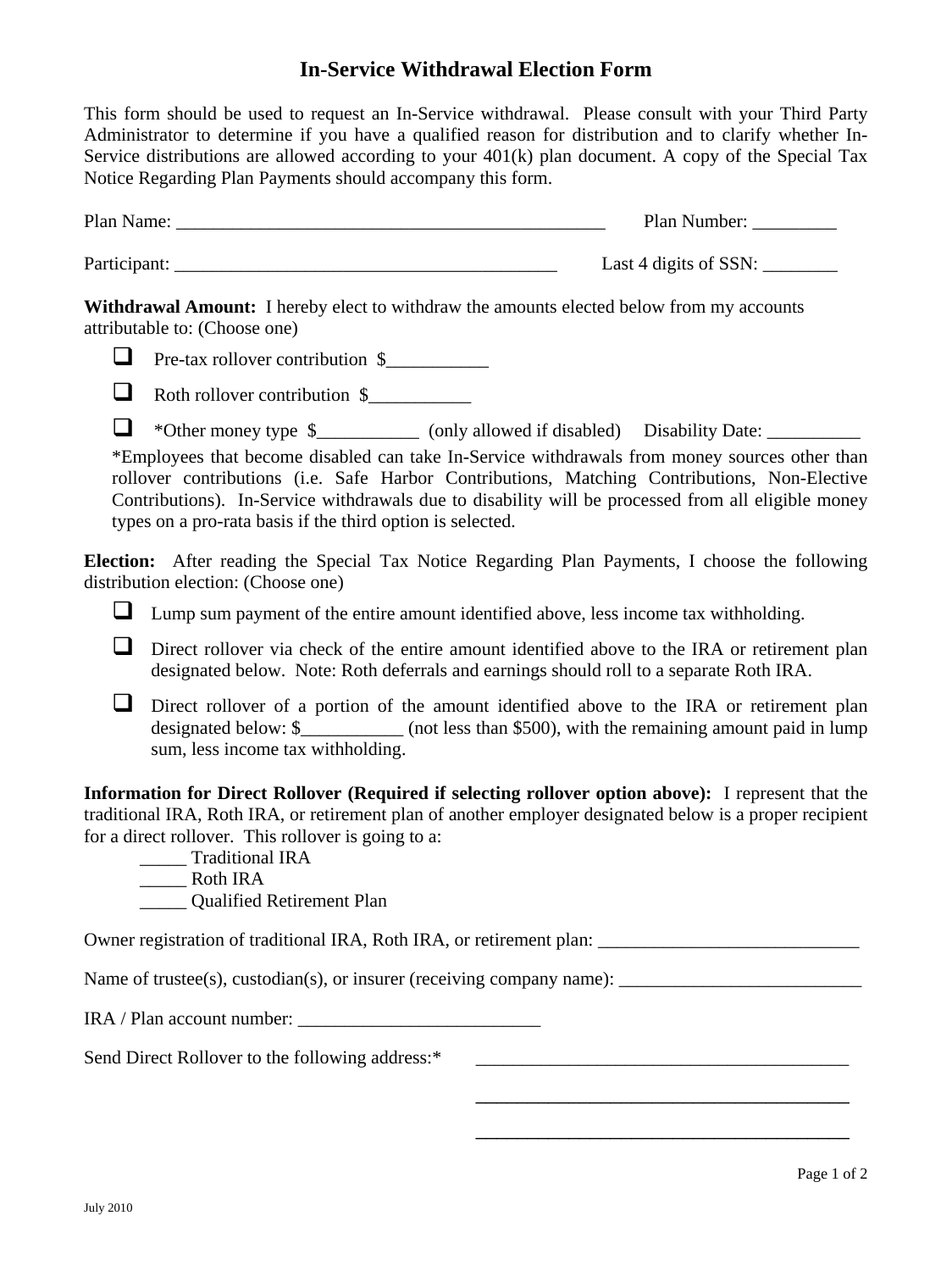**Representation:** As a 401(k) Plan participant, I understand:

- My election is irrevocable.
- The Plan will hold the portion of my account balance which I am not withdrawing until I otherwise would receive a distribution of my account balance under the Plan.
- I should consult my own tax advisor with respect to the proper method of reporting any distribution I receive from the Plan.

**Waiver of minimum notice period:** I consent to an immediate distribution of my vested account balance. I affirmatively waive any unexpired portion of the minimum 30-day notice period during which I may consent to a distribution from the Plan.

Participant Signature Print Name Date

\_\_\_\_\_\_\_\_\_\_\_\_\_\_\_\_\_\_\_\_\_\_\_\_\_\_\_\_\_\_ \_\_\_\_\_\_\_\_\_\_\_\_\_\_\_\_\_\_\_\_\_\_\_\_ \_\_\_\_\_\_\_\_\_\_\_\_

## *Information below to be completed by the plan trustee:*

Indicate below if you prefer to have the check sent directly to the participant's address.

\_\_\_\_\_ \*Please send the distribution check directly to the participant's address. I am aware that I will not receive a copy of the check for my records. **(This option requires the trustee's signature to have a medallion guarantee. If not provided, the distribution check will be mailed to the plan trustee.)** 

\*Participant's Address: \_\_\_\_\_\_\_\_\_\_\_\_\_\_\_\_\_\_\_\_\_\_\_\_\_\_\_\_\_\_\_\_\_ (Street)  $(City, State, Zip)$ 

*A medallion signature guarantee from the trustee is required if the value of the distribution exceeds \$50,000, or if you want the check sent directly to the participant's address. Eligible guarantors include:* 

*Commercial banks Trust companies Savings and loans Credit unions Savings banks Member firms of a national stock exchange* 

*Please note: a notary public is not an acceptable provider of medallion signature guarantees. The guarantee stamp must be an original; copies are not acceptable and cannot be faxed to Prime Plan Solutions.* 

Trustee Name (print): \_\_\_\_\_\_\_\_\_\_\_\_\_\_\_\_\_\_\_\_\_\_\_\_\_\_\_\_\_\_\_\_\_\_\_\_ Date: \_\_\_\_\_\_\_\_\_\_\_\_

Trustee Signature: \_\_\_\_\_\_\_\_\_\_\_\_\_\_\_\_\_\_\_\_\_\_\_\_\_\_\_\_\_\_\_\_\_\_\_\_\_\_\_

**If distribution check is to be delivered to the plan trustee, then fax the completed form to Prime Plan Solutions at 816-218-0079.**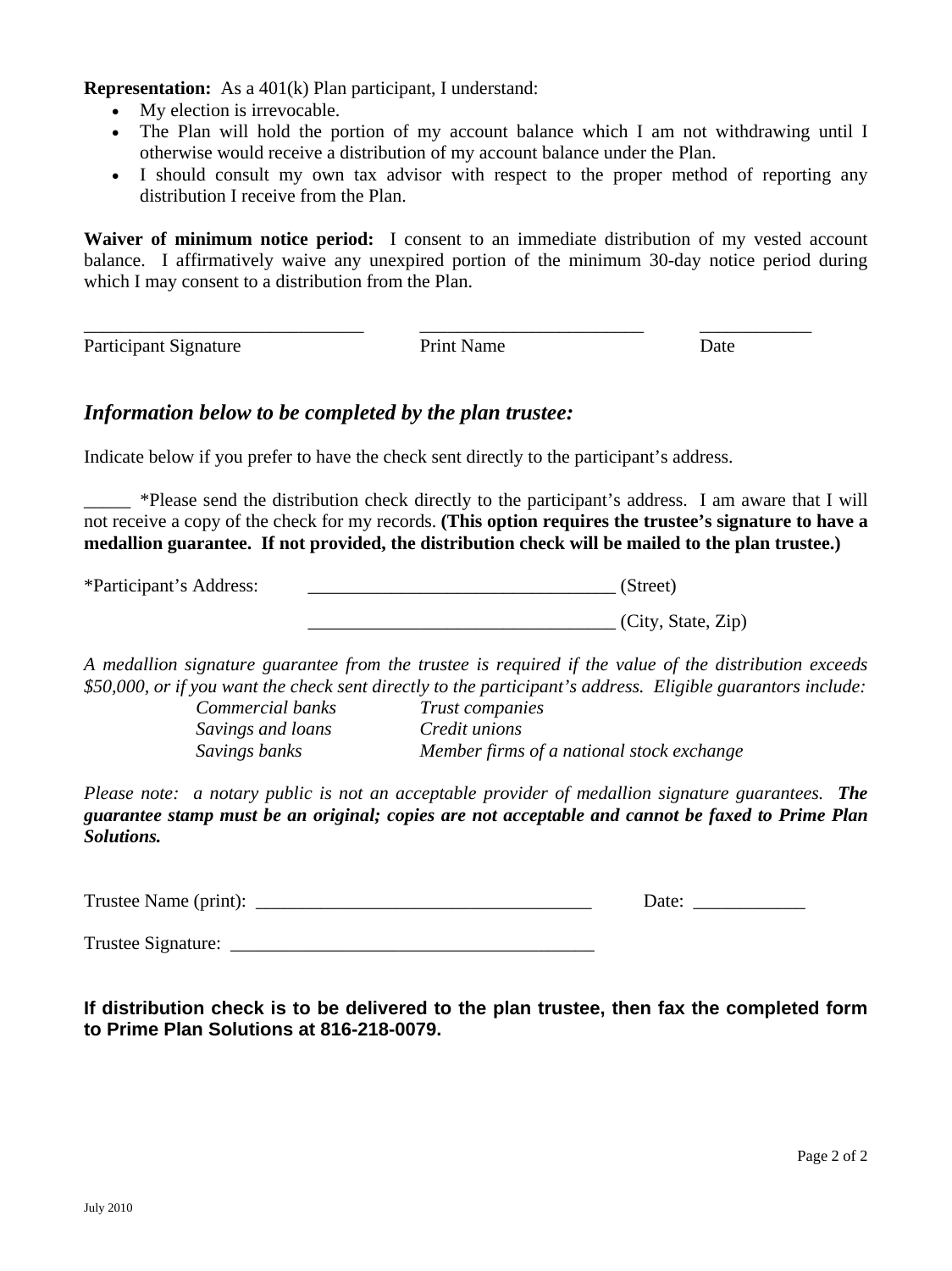## **SPECIAL TAX NOTICE REGARDING PLAN PAYMENTS (FOR PARTICIPANT)**

**\_\_\_\_\_\_\_\_\_\_\_\_\_\_\_\_\_\_\_\_\_\_\_\_\_\_\_\_\_\_\_\_\_\_\_\_\_\_\_\_\_\_\_\_ 401(k) Plan** 

This notice explains how you can continue to defer federal income tax on your retirement plan savings in the Plan and contains important information you will need before you decide how to receive your Plan benefits. All references to "the Code" are references to the Internal Revenue Code of 1986, as amended. This notice summarizes only the federal (not state or local) tax rules which apply to your distribution. Because these rules are complex and contain many conditions and exceptions which we do not discuss in this notice, you may need to consult with a professional tax advisor before you receive your distribution from the Plan.

### **A. TYPES OF PLAN DISTRIBUTIONS**

**Eligibility for rollover.** The Code classifies distributions into two types: (1) distributions you may roll over ("eligible rollover distributions") and (2) distributions you may not roll over. (See "Distributions not eligible for rollover." below.) You may also receive a distribution where part of the distribution is an eligible rollover distribution and part is not eligible for rollover. An eligible rollover distribution is a payment by you or the Plan Administrator of all or part of your benefit to another plan or IRA that allows you to continue to postpone taxation of that benefit until it is paid to you. The Plan Administrator will assist you in identifying which portion of your distribution is an eligible rollover distribution and which portion is not eligible for rollover.

**Plans that may accept a rollover.** You may roll over an eligible rollover distribution (other than Roth deferrals and earnings) to a Roth IRA (provided that for distributions before January 1, 2010, your adjusted gross income for the taxable year of the distribution does not exceed \$100,000), a traditional IRA or an eligible employer plan that accepts rollovers. An "eligible employer plan" includes a plan qualified under Code Section 401(a), including a 401(k) plan, profit sharing plan, defined benefit plan, stock bonus plan (including an ESOP), and money purchase plan; a Section 403(a) annuity plan; a 403(b) plan; and an eligible Section 457(b) plan maintained by a governmental employer (governmental 457 plan). Special rules apply to the rollover of after-tax contributions and Roth deferrals. See "After-tax contributions" and "Roth deferrals" below. YOU MAY NOT ROLL OVER ANY DISTRIBUTION TO A SIMPLE IRA OR A COVERDELL EDUCATION SAVINGS ACCOUNT (FORMERLY KNOWN AS AN EDUCATIONAL IRA).

**Deciding where to roll over a distribution.** An eligible employer plan is not legally required to accept a rollover. Before you decide to roll over your payment to another employer plan, you should find out whether the plan accepts rollovers and, if so, the types of distributions it accepts as a rollover. Even if a plan accepts rollovers, it might not accept rollovers of certain types of distributions, such as after-tax amounts. If this is the case, and your distribution includes after-tax amounts, you may wish instead to roll over your distribution to an IRA or to split your rollover amount between the employer plan in which you will participate and an IRA. You should also find out about any documents you must complete before a "receiving" plan or IRA sponsor will accept a rollover. If an employer plan accepts your rollover, the plan may restrict subsequent distributions of the rollover amount or may require your spouse's consent for any subsequent distribution. A subsequent distribution from the plan that accepts your rollover may also be subject to different tax treatment than distributions from this Plan. Check with the administrator of the plan that is to receive your rollover, regarding subsequent distributions and taxation of the amount you will roll over, prior to making the rollover.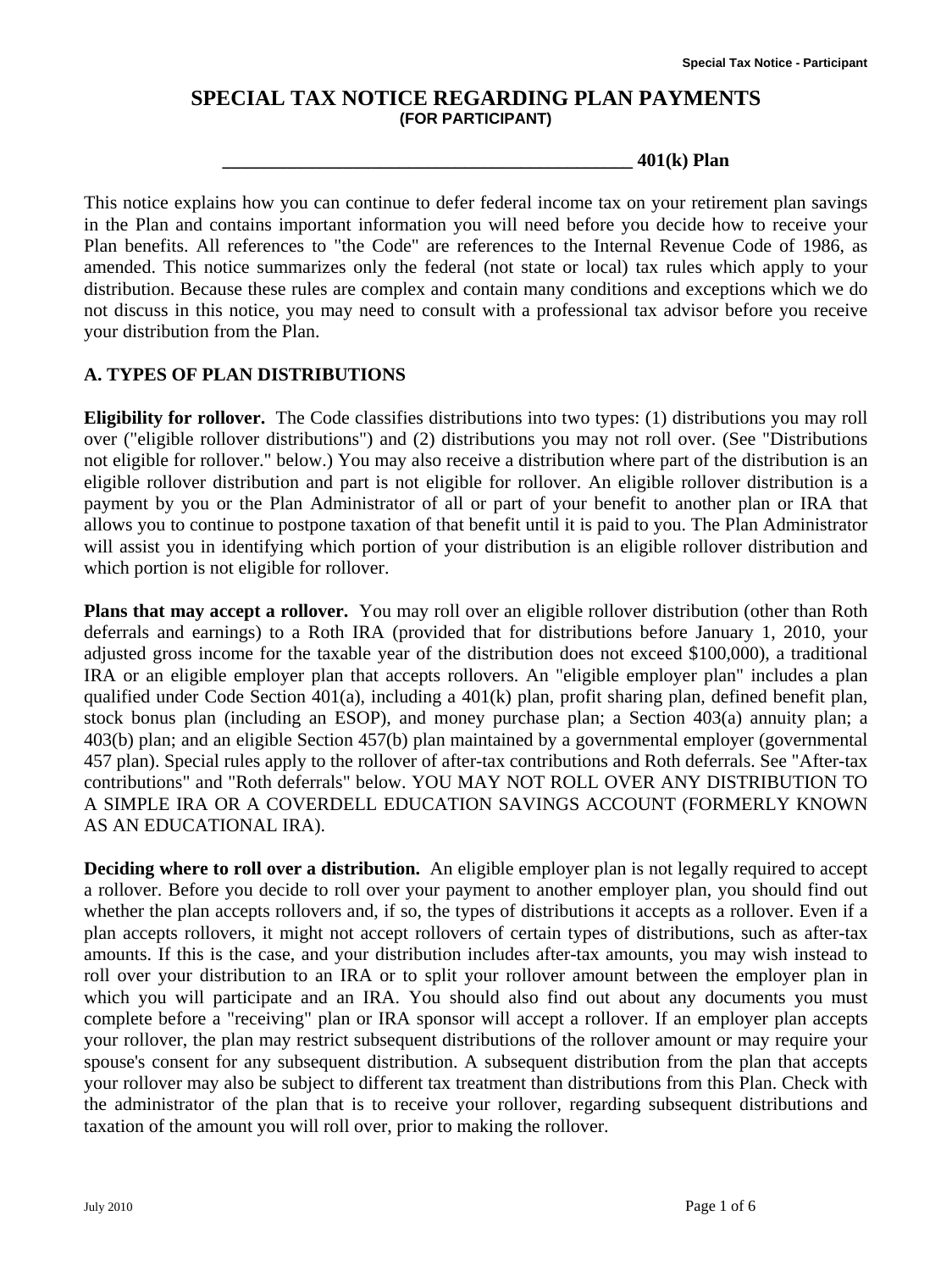**Distributions not eligible for rollover.** An eligible rollover distribution means any distribution to you of all or any portion of your account balance under the Plan except the following:

*Required minimum distributions.* Beginning in the year in which you retire or reach age 70 1/2 (whichever is later), the Code may require the Plan to make "required minimum distributions" to you. You may not roll over the required minimum distributions. Special rules apply if you own more than 5% of the Employer.

*Corrective distributions.* You may not roll over a distribution from the Plan to correct a failed nondiscrimination test or because legal limits on certain contributions were exceeded.

*Substantially equal periodic payments.* You may not roll over a distribution if it is part of a series of substantially equal payments made at least once a year and which will last for: (1) your lifetime (or your life expectancy), (2) your lifetime and your beneficiary's lifetime (or life expectancies), or (3) a period of 10 years or more.

*Hardship distributions*. A hardship distribution is not eligible for rollover.

#### **After-tax contributions (other than Roth deferrals).**

*After-tax/rollover into an IRA*. You may roll over after-tax contributions, if any, to an IRA either directly or indirectly. For distributions before January 1, 2010, you may roll over your after-tax contributions to a Roth IRA, provided your adjusted gross income for the taxable year of the distribution does not exceed \$100,000. The Plan Administrator will assist you in identifying how much of your payment is the taxable portion and how much is the after-tax portion. If you roll over after-tax contributions to an IRA, it is your responsibility to keep track of, and report to the IRS on the applicable forms, the amount of these after-tax contributions. This will enable you to determine the nontaxable amount of any future distributions from the IRA. Once you roll over your after-tax contributions to an IRA, you may NOT later roll over those amounts to an employer plan, but may roll over your after-tax contributions to another IRA.

*After-tax/rollover into an employer plan*. You may DIRECTLY roll over after-tax contributions, if any, from the Plan to another qualified plan (including a defined benefit plan) or to a 403(b) plan if the other plan will accept the rollover and provides separate accounting for amounts rolled over, including separate accounting for the after-tax employee contributions and earnings on those contributions. You may NOT roll over after-tax contributions from the Plan to a Section 403(a) annuity plan, or to a governmental 457 plan. If you want to roll over your after-tax contributions to an employer plan that accepts these rollovers, you cannot have the after-tax contributions paid to you first. You must instruct the Plan Administrator to make a direct rollover on your behalf. Also, you may not first roll over after-tax contributions to an IRA and then roll over that amount into an employer plan.

**Roth deferrals.** You may roll over an eligible rollover distribution that consists of Roth deferrals (and earnings) ONLY to another Roth 401(k) plan (by a direct rollover), to a Roth 403(b) plan (by a direct rollover), provided the Roth 401(k) plan or the Roth 403(b) plan will accept the rollover, or to a Roth IRA (either by a direct rollover or by a 60-day rollover). In any of these direct rollovers, the distribution may be a "qualified Roth distribution" or may be a Roth distribution that is not qualified. See Section C. "Taxation of Roth deferrals." below. If you are completing a 60-day rollover to a qualified plan or to a 403(b) plan, you only may roll over the taxable portion of a non-qualified Roth distribution. See Section C. "Taxation of Roth deferrals" and "60-day rollover option" below.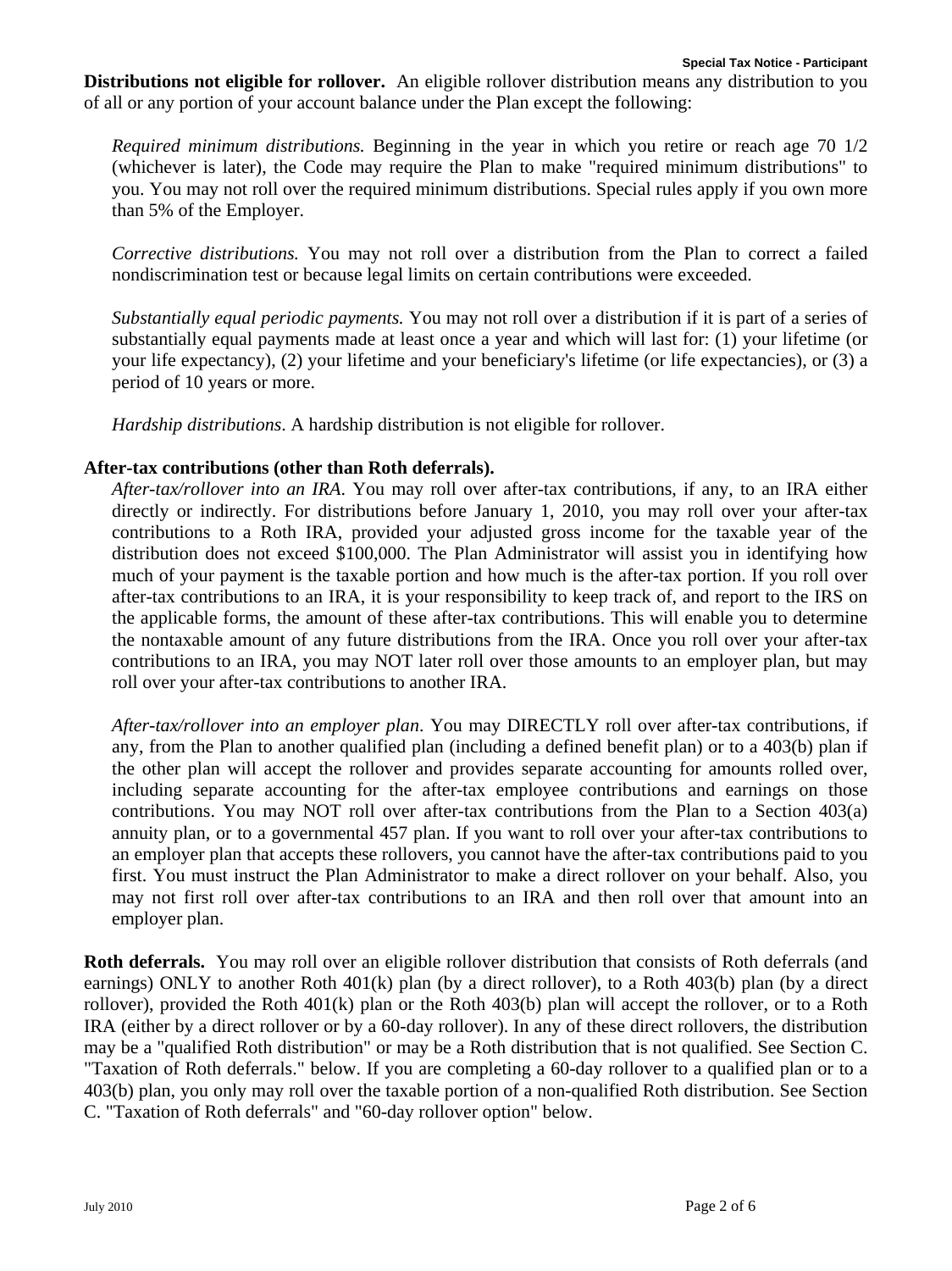**30-Day Notice Period/Waiver.** After receiving this notice, you have at least 30 days to consider whether to receive your distribution or have the distribution directly rolled over. If you do not wish to wait until this 30-day notice period ends before your election is processed, you may waive the notice period by making an affirmative election indicating whether or not you wish to make a direct rollover. Your distribution then will be processed in accordance with your election as soon as practical after the Plan Administrator receives your election.

### **B. DIRECT ROLLOVER**

**Direct rollover process.** You may elect a direct rollover of all or any portion of an eligible rollover distribution. If you elect a direct rollover, the Plan Administrator will pay the eligible rollover distribution directly to your IRA or to another eligible employer plan (to a Roth IRA or to a qualified plan in the case of a distribution of Roth deferrals) which you have designated. For the cash portion of your distribution, if any, the Plan Administrator may give you a check negotiable by the trustee or custodian of the recipient eligible employer plan or IRA. You must deliver the check to that trustee/custodian. A direct rollover amount is not subject to taxation at the time of the rollover, unless the direct rollover is from a pre-tax account to a Roth IRA. Except for a direct rollover of a pre-tax amount to a Roth IRA, the taxable portion of your direct rollover will be taxed later when you take it out of the IRA or the eligible employer plan. Depending on the type of plan, the later distribution may be subject to *different tax treatment* than it would be if you received a taxable distribution from this Plan. If you elect a direct rollover, your election form must include identifying information about the recipient IRA or plan.

**Treatment of periodic distributions.** If your Plan distribution is a series of payments over a period of less than ten years, each payment is an eligible rollover distribution. Your election to make a direct rollover will apply to all payments unless you advise the Plan Administrator of a change in your election. The Plan might not let you choose a direct rollover if your distributions for the year are less than \$200.

**Splitting a distribution/small distributions.** If your distribution exceeds \$500, you may elect a direct rollover of only a part of your distribution, provided the portion directly rolled over is at least \$500. If your distribution is \$500 or less, you must elect either a direct rollover of the entire amount or payment of the entire amount. The Plan might not let you choose a direct rollover if your distributions for the year are less than \$200.

**Change in tax treatment resulting from a direct rollover.** The tax treatment of any payment from the eligible employer plan or IRA receiving your direct rollover might be different than if you received your benefit in a taxable distribution directly from the Plan. For example, if you were born before January 1, 1936, you might be entitled to ten-year averaging or capital gain treatment, as explained below. However, if you roll over your benefit to a 403(b) plan, a governmental 457 plan, or an IRA, your benefit will no longer be eligible for that special treatment. See the sections below entitled "10% penalty tax if you are under age 59 1/2" and "Special tax treatment if you were born before 1936."

**Taxation of direct rollover of pre-tax distribution to Roth IRA.** If you directly roll over a pre-tax distribution to a Roth IRA, the taxable portion of the distribution is subject to taxation for the taxable year in which the distribution occurs (except that a special taxation rule applies to distributions during 2010 that you roll over to a Roth IRA, under which the distribution is subject to taxation ratably during 2011 and 2012). For distributions before January 1, 2010, you may not roll over a distribution from a pre-tax account to a Roth IRA if your adjusted gross income for the taxable year exceeds \$100,000. However, the adjusted gross income limit on direct rollovers from a pre-tax account to a Roth IRA does not apply to distributions you roll over after December 31, 2009.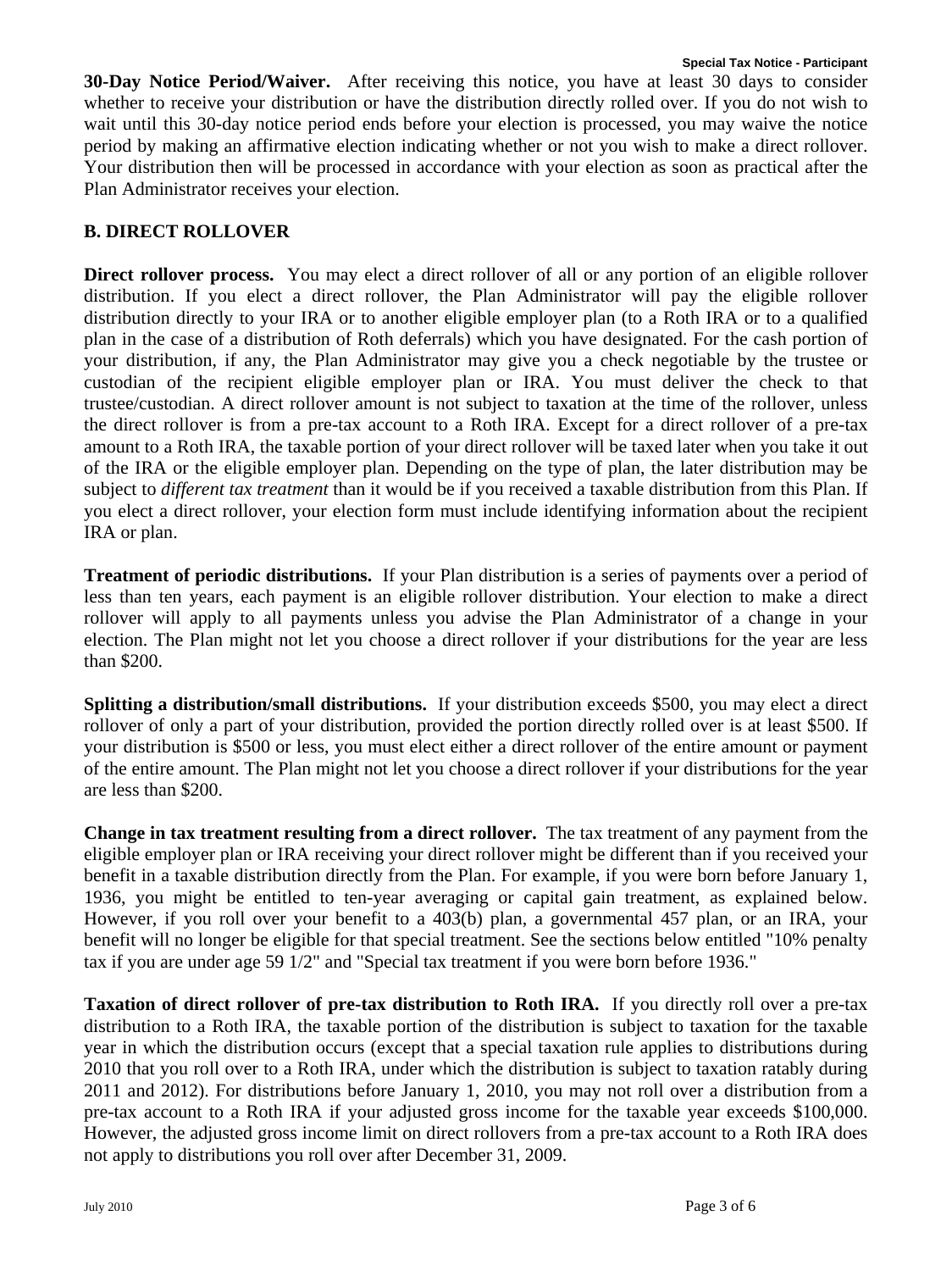#### **C. DISTRIBUTIONS YOU RECEIVE**

**Taxation of eligible rollover distributions.** The taxable portion of an eligible rollover distribution which you elect to receive is taxable to you in the year you receive it unless, within 60 days following receipt, you roll over the distribution to an IRA or to another eligible employer plan.

**Taxation of Roth deferrals.** If your distribution includes Roth deferrals, the taxation of the Roth deferrals depends on whether or not the distribution is a qualified distribution. For a distribution of Roth deferrals to be a qualified distribution, you must have satisfied two requirements: (1) the distribution must occur on or after the date you attain age 59 1/2, on or after the date of your death, or on account of your being disabled; and (2) the distribution must occur after the end of the 5th calendar year beginning with the first calendar year for which you made Roth deferrals to the Roth 401(k) plan. If the distribution of Roth deferrals is a qualified distribution, then neither the deferrals nor the earnings distributed on the deferrals will be taxable to you. If the distribution is not a qualified distribution, then the portion of the distribution representing your Roth deferrals will not be taxable to you, but the portion of the distribution representing earnings on the Roth deferrals will be taxable to you in the year you receive the distribution, unless within 60 days following receipt, you roll over the distribution to a Roth IRA, or you roll over the earnings on the Roth deferrals to a qualified plan or to a 403(b) plan, as explained under "60-day rollover option" below.

**Withholding on eligible rollover distributions.** The taxable portion of your eligible rollover distribution is subject to 20% federal income tax withholding. You may not waive this withholding. For example, if you elect to receive a taxable eligible rollover distribution of \$5,000, the Plan will pay you only \$4,000 and will send to the IRS \$1,000 as income tax withholding. You will receive a Form 1099-R from the Plan reporting the full \$5,000 as a distribution from the Plan. The \$1,000 withholding amount applies against any federal income tax you may owe for the year. The direct rollover is the *only* means of avoiding this 20% withholding.

**60-day rollover option.** The direct rollover explained in Section B above is not the only way to make a rollover. If you receive payment of an eligible rollover distribution, you may still roll over all or any portion of the distribution to an IRA or to another eligible employer plan that accepts rollovers, except that to the extent the distribution consists of Roth deferrals and earnings on the Roth deferrals. You may roll over the Roth deferrals and earnings on the Roth deferrals to a Roth IRA, or you may roll over only the taxable earnings (if any) on the Roth deferrals (but not the Roth deferrals) to a Roth 401(k) plan or to a Roth 403(b) plan. If you decide to roll over the distribution, *you must make the rollover within 60 days of your receipt of the payment.* The portion of your distribution which you elect to roll over is not subject to taxation until you receive distributions from the IRA or eligible employer plan, except that a rollover of a distribution from a pre-tax account to a Roth IRA is subject to taxation in the taxable year in which the distribution occurs.

You may roll over 100% of your eligible rollover distribution even though the Plan Administrator has withheld 20% of the distribution for income tax withholding. If you elect to roll over 100% of the distribution, you must obtain *other money* within the 60-day period to contribute to the IRA or eligible employer plan to replace the 20% withheld. If you elect to roll over only the 80% which you receive, the 20% withheld will be subject to taxation.

*Example.* Assume the taxable portion of your eligible rollover distribution is \$5,000, and you do not elect a direct rollover. The Plan pays you \$4,000, withholding \$1,000 for income taxes. However, assume within 60 days after receiving the \$4,000 payment, you decide to roll over the entire \$5,000 distribution. To make the rollover, you will roll over the \$4,000 you received from the Plan and you will contribute \$1,000 from other sources (your savings, a loan, etc.). In this case, you will not have any tax liability with respect to the Plan distribution. The Plan will report a \$5,000 distribution for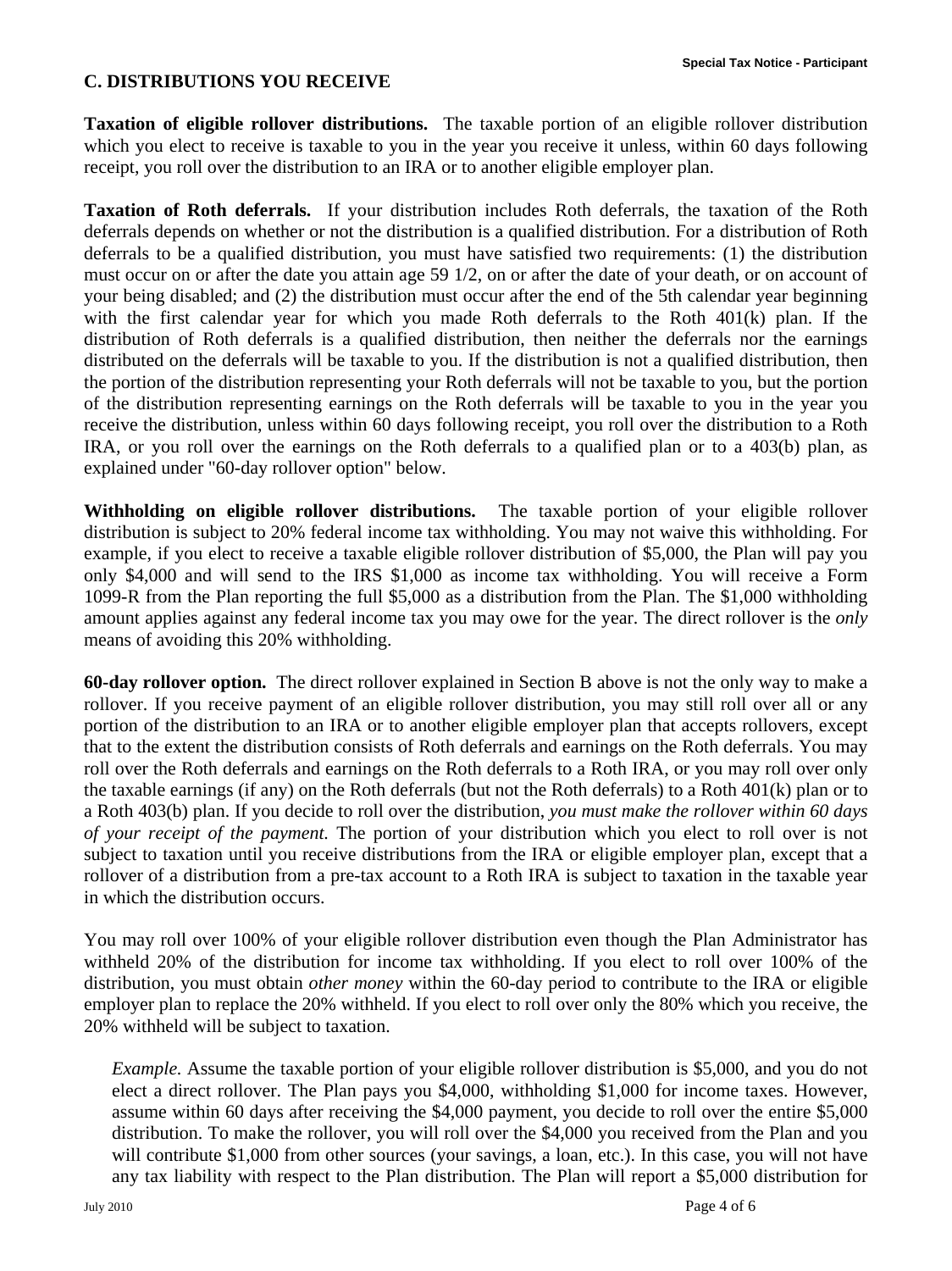the year and you will report a \$5,000 rollover. When you file your income tax return, you may receive a refund of the \$1,000 withheld. If you roll over only the \$4,000 paid from the Plan, the \$1,000 you do not roll over is taxable. In addition, the \$1,000 you do not roll over may be subject to a 10% penalty tax. See "10% penalty tax if you are under age 59 1/2" below. When you file your income tax return, you still may receive an income tax refund, but the refund likely will be smaller because \$1,000 of the distribution is taxable.

**Withholding on distributions not eligible for rollover.** The 20% withholding described above does not apply to any taxable portion of your distribution that is *not* an eligible rollover distribution. You may elect whether to have federal income tax withholding apply to that portion. If you do not wish to have any income taxes withheld on that portion of your distribution, or if you wish to have an amount other than 10% withheld, you will need to sign and date IRS Form W-4P, checking the box opposite line 1. The Plan Administrator will provide you with Form W-4P if your distribution includes an amount that does not constitute an eligible rollover distribution. If you do *not* return the Form W-4P to the Plan Administrator prior to the distribution, the Plan Administrator will treat the failure to return the form as an *affirmative election* to have 10% withholding apply.

**10% penalty tax if you are under age 59 1/2.** If you receive a distribution from the Plan before you reach age 59 1/2 and you do not roll over the distribution, the taxable portion of your distribution is subject to a 10% penalty tax in addition to any federal income taxes unless an exception applies. For example, the 10% penalty tax does not apply if you separate from service with the Employer during or after the year in which you attain age 55, and then receive a distribution. See IRS Form 5329 for more information on the 10% penalty tax.

The 10% penalty tax will not apply to distributions from a governmental 457 plan, except to the extent the distribution (including earnings) is attributable to an amount you rolled over *to* that plan from another type of eligible employer plan or IRA. Any amount rolled over *from* a governmental 457 plan to another type of eligible employer plan or to a traditional IRA will become subject to the additional 10% tax if it is distributed to you before you reach age 59 1/2, unless one of the exceptions applies.

**Special tax treatment if you were born before 1936.** If your distribution is a "lump-sum distribution," and you were born before 1936, you may elect special tax treatment, but only if you do not roll over any part of the lump-sum distribution. If you roll over only a portion of your distribution to an IRA, a governmental 457 plan, or a 403(b) plan, this special tax treatment is not available for the rest of the payment. A lump-sum distribution is payment of your entire vested account balance (including any nontaxable portion of your distribution) under the Plan (and certain similar plans maintained by the Employer) that is made within one calendar year. If you are not a self-employed individual, the distribution must occur after you attain age 59 1/2 or after you have separated from service with the Employer. For a self-employed individual, a lump-sum distribution must occur after the self-employed individual attains age 59 1/2 or becomes disabled.

*Ten-year averaging*. If you receive a lump-sum distribution and you were born before 1936, you can make a one-time election to figure the tax on the lump-sum distribution under "10-year averaging" using 1986 tax rates. Ten-year averaging often reduces the tax you owe.

*Capital gain treatment*. If you receive a lump-sum distribution, you were born before 1936 *and* you were a participant in the Plan before 1974, you may elect to have the part of your lump-sum distribution attributable to your pre-1974 participation taxed as long-term capital gain at a rate of 20%.